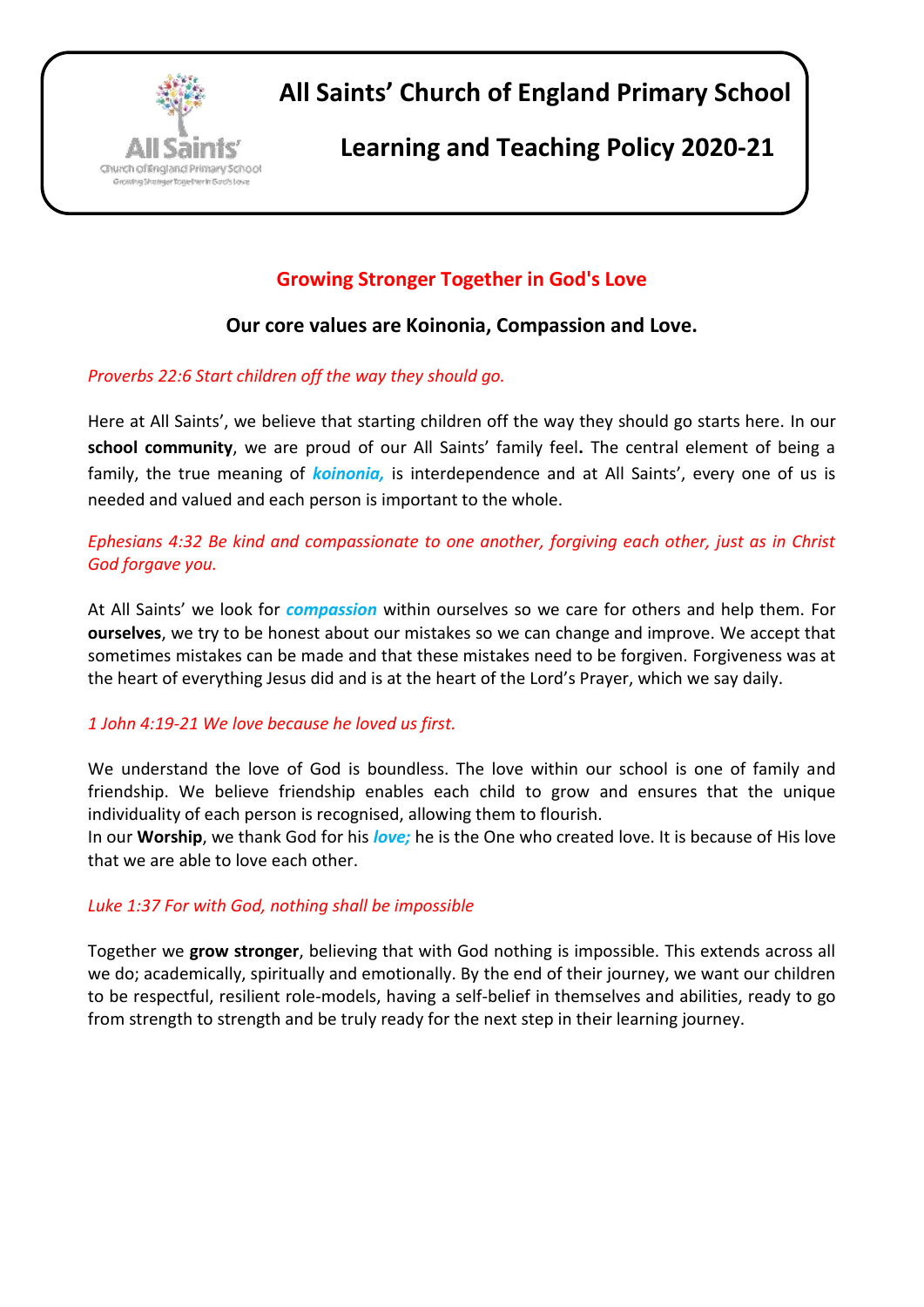## **Purpose of the policy:**

All Saints' C of E Primary School's *Learning and Teaching Policy* aims to establish a clear framework for outstanding learning and teaching. The policy identifies the type of learners we wish to create and the broad range of teaching approaches used throughout the school to achieve this. This policy is based upon the views of the staff, pupils and governors.

# **What makes a good lesson? (Pupil voice)**  $\checkmark$  Looking at fascinating material to read and learn from  $\checkmark$  Drawing diagrams and pictures as well as writing  $\checkmark$  Being given clear explanations from the teacher  $\checkmark$  Learning when it's quiet  $\checkmark$  Going outside for science  $\checkmark$  Learning in groups  $\checkmark$  Sharing ideas  $\checkmark$  Learning lots!  $\checkmark$  Solving puzzles and challenges

## **Plan (see English, maths, curriculum & RE guides)**

Planning is a process not a product. It has one purpose, to enable high quality delivery which meets the needs of all pupils

- 1. Be clear and precise about the knowledge/skills you want pupils to learn, not what you want them to do. Break them down.
- 2. Differentiation should be planned over time to ensure a quality first approach which meets the needs of all pupils and maximises the use of additional adults.
- 3. The tasks enthuse pupils so that they persevere when faced with difficult problems and are keen to succeed and to learn more.
- 4. To work with the SENCo termly, tracking data to identify children for intervention programmes.
- 5. Appropriate pace set for the intended learning, so time is used purposefully from the beginning of each day.
- 6. The work includes opportunities to develop pupils' skills in reading, writing, mathematics and ICT, as well as providing opportunities for extending wider skills such as research and co-operative working.
- 7. Home learning in place to consolidate skills taught in class and provide opportunities for parents, children and the school to work together in partnership in relation to pupils' learning.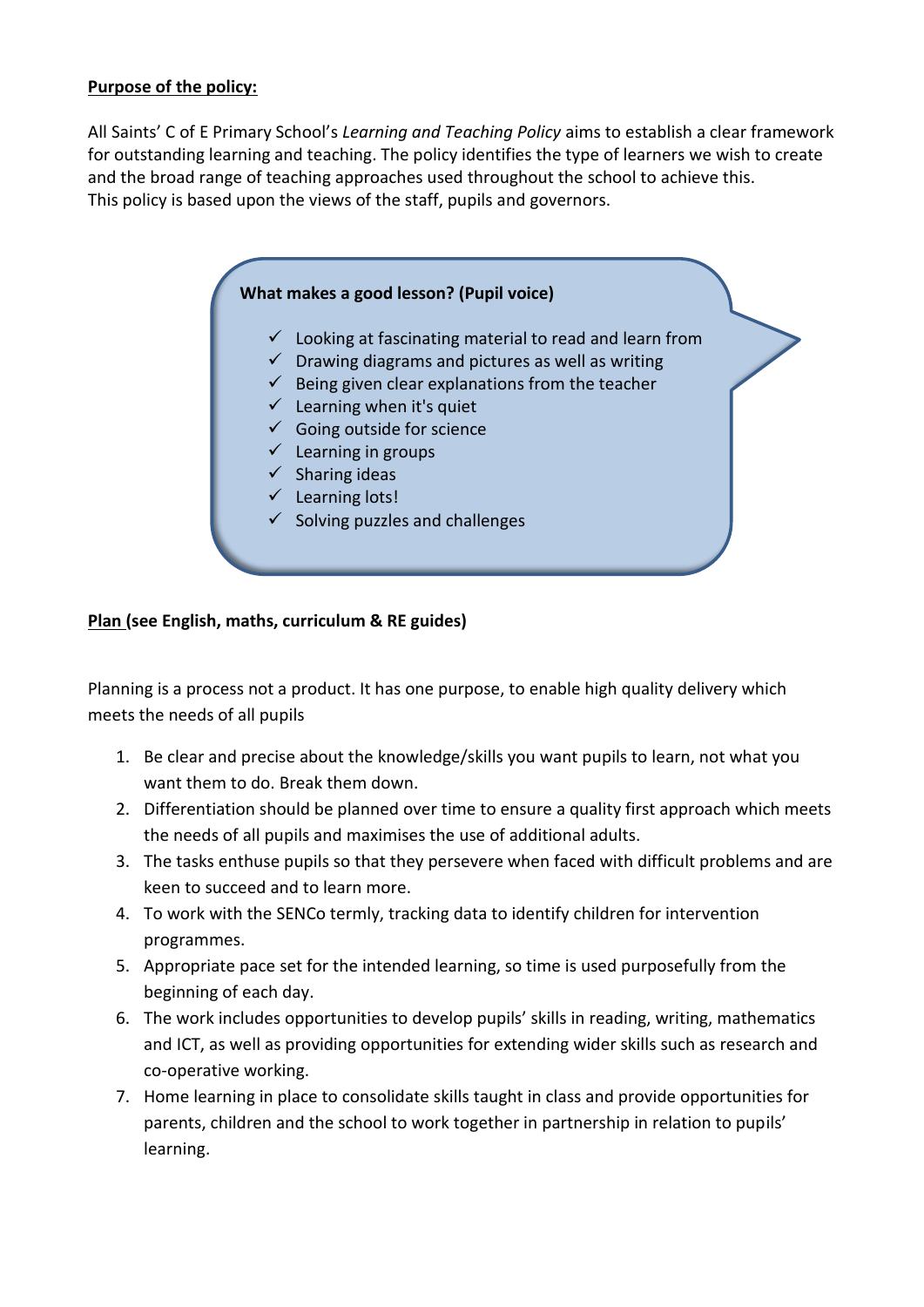## **Teach (see English, maths, curriculum & RE guides)**

Teaching is a lifetime's craft which needs to be continually improved upon – if we are not confident, reflective and resilient learners ourselves, then we can't expect our pupils to be.

- 1. Go with the learning: the 'flow' of great progress is more important than following a lesson plan.
- 2. All pupils must be working harder than the teacher, so the teacher is the facilitator.
- 3. Teachers must be explicit about learning outcomes
- 4. Teachers demonstrate a high degree of subject knowledge when framing and answering questions.
- 5. To use expertise to enhance learning opportunities (e.g. MSSP, specialist Spanish teaching, specialist music teaching
- 6. Demonstrate the values of the school in line with our Right Respecting School:
	- a) Enable them to develop resilience by taking risks and working through barriers
	- b) Develop every child's personality, talents, abilities to the full
	- c) Encourage the child's respect for human rights, as well as respect for their parents, their own and other cultures, and the environment.

## **Mark (see Assessment & Marking policy)**

Effective marking is a dialogue between teacher and pupil which informs future planning and teaching and provides feedback for pupils to make progress over time.

- 1. Teachers must have a secure overview of the starting points, progress and context of all pupils.
- 2. Marking must be purposeful- succinct, in order to engage pupils
- 3. Marking and feedback must be frequent and regular
- 4. The marking policy must be used.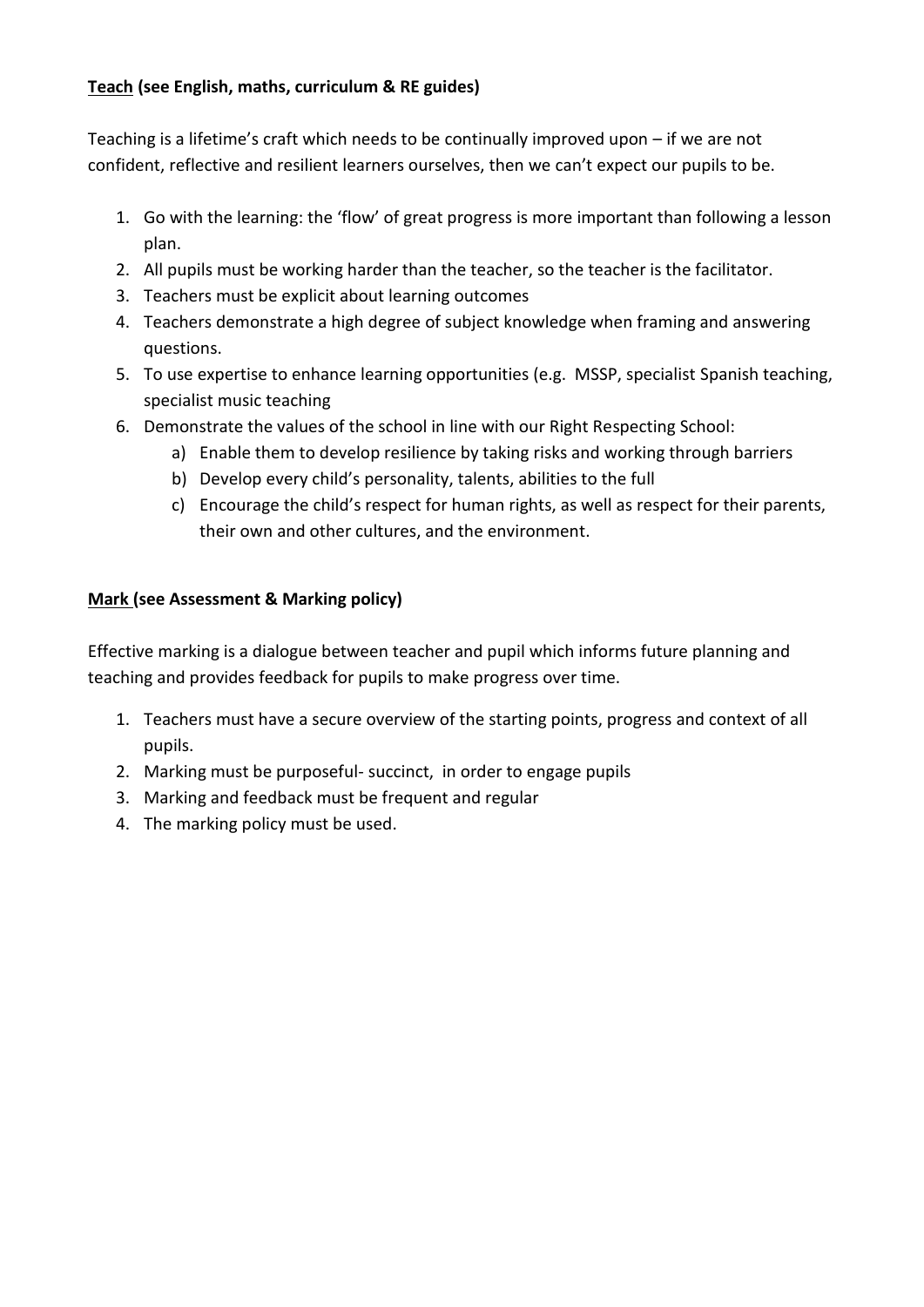

## **Learning Environment**

- $\checkmark$  Seating arrangements should reflect the needs of the class (e.g. a more formal seating arrangement may be needed for some classes) making sure all pupils have a good visibility of the board.
- $\checkmark$  Clear happy face and smaller sad face see Behaviour Policy
- $\checkmark$  A well-stocked, inviting book corner which promotes the application of phonics and a love of reading (see the Reading section in your English guide for more information on this).



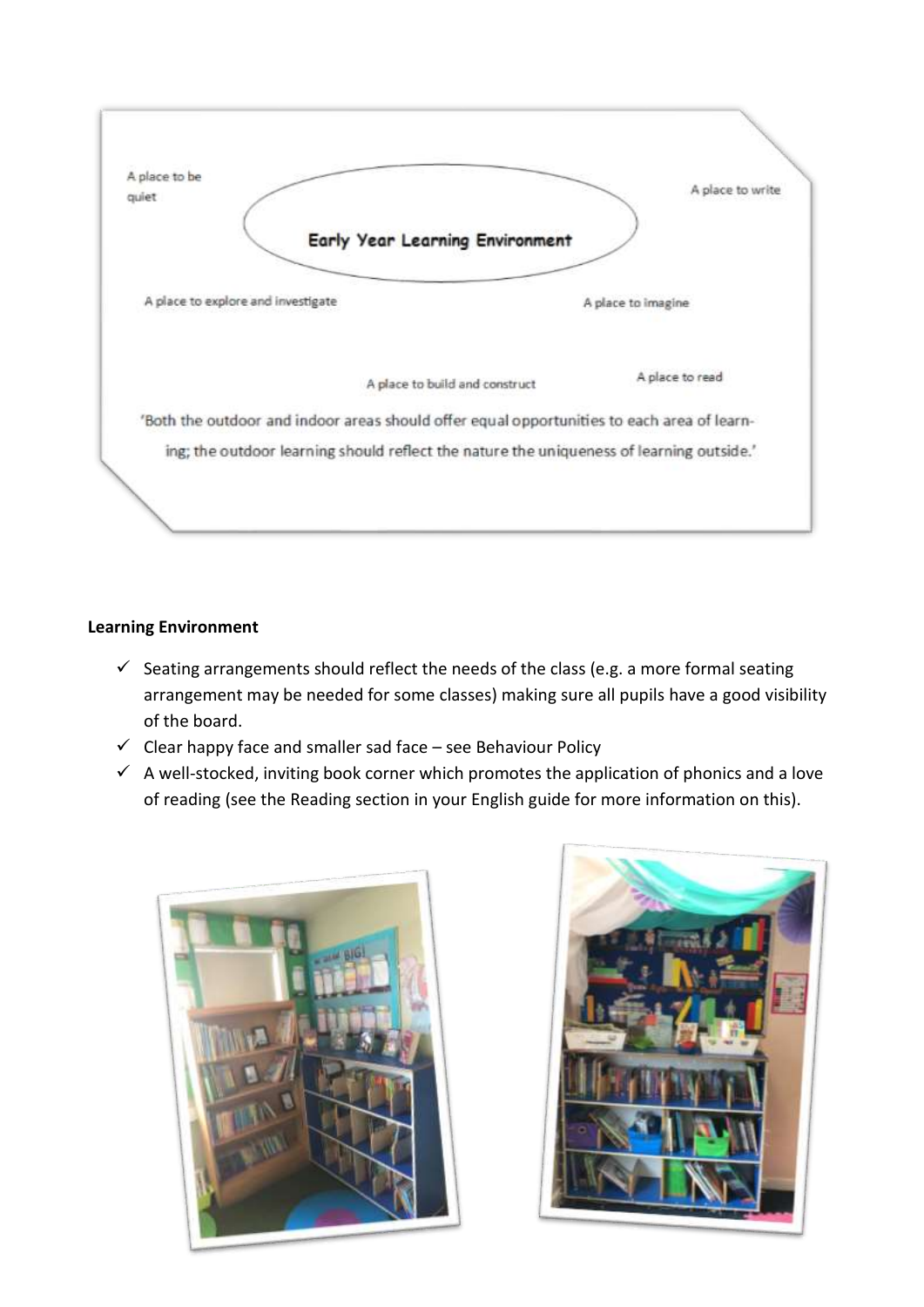- $\checkmark$  There should be a mixture of displays, half and half, between:
	- 1. **Celebration of children's learning** this should include a topic, RE and science display and may include an English and maths display depending on how many boards you have. These should be changed a minimum of once a term. Any backing paper for topic displays must match the topic e.g. black paper for space. Work must be backed and clearly labelled with the child's name. Not every child's work should be on each display; however, each child must have their work celebrated somewhere in school. Each display must contain a blurb explaining the learning. Early Years displays must include pupil voice



2. **Working walls**- these must be backed with either blue or green paper and include an English and maths working wall and when needed a science working wall (refer to the relevant sections in your curriculum folder). They should be changed when needed as you move between units. Anything handwritten must be in line with our handwriting policy.

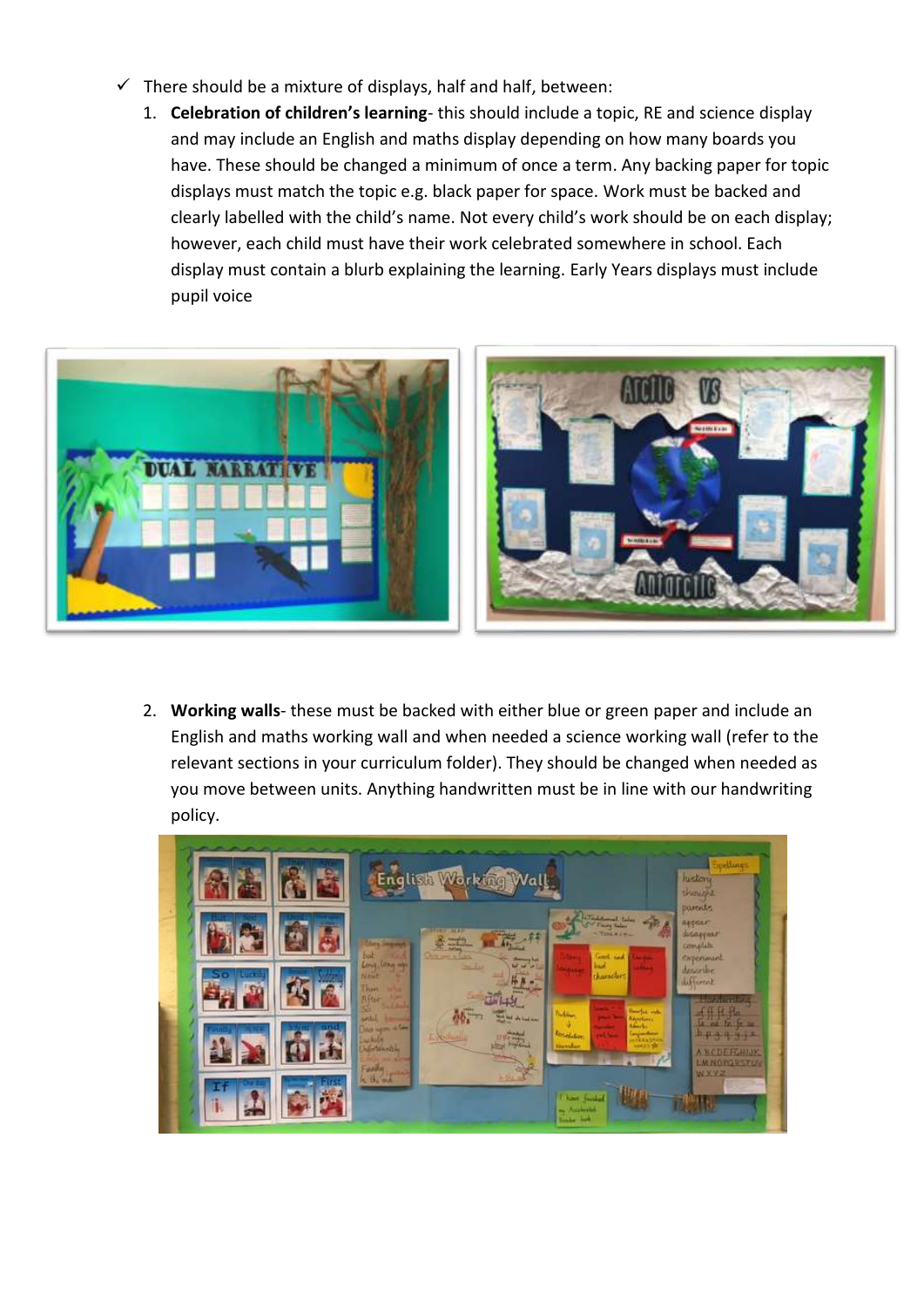- Interactive Prayer table refer to the RE section in your curriculum folder
- $\checkmark$  In KS1 and 2, maths Help Desk should be organised so they contain concrete materials and challenges to support and extend learning
- $\checkmark$  Rights Respecting School class charter displayed (see the PSHE section in your curriculum folder)
- $\checkmark$  Any Table top displays must be purposeful and interactive and linked to your current topic e.g. Victorians, Space etc.
- $\checkmark$  For KS1, RWI sound charts and CVC guide displayed
- $\checkmark$  The resources in your classroom must be clearly labelled for easy access to encourage independence
- $\checkmark$  Visual time tables, behaviour management cues and Teacher T's should be clearly displayed
- $\checkmark$  As much as possible surfaces (teacher's desks. window sills and windows) must be clear, tidy and organised.
- $\checkmark$  ICT use to support learning

#### **SEN and Equalities:**

At All Saints, we are committed to providing the very best learning environment for all of our pupils. We recognise the right of every child to a balanced, engaging and challenging curriculum that enables them to flourish in a positive and caring environment.

In order to ensure our environment suits the needs of all pupils, we strive to provide tailored support to children who may need adaptations to their working environment in order to succeed.

## **We aim to:**

• Ensure that all pupils have access to a differentiated curriculum that is appropriate to the individual's needs and abilities.

• Ensure that children requiring SEN provision are identified as early as possible in their school career and fully supported in the classroom environment.

• Ensure we build strong relationships with our families and that parents of children with SEN are kept fully informed of their progress and attainment.

## *Please see our Special Educational Needs and Disabilities policy for further details.*

As a Rights Respecting School, we are committed to the ongoing celebration of diversity and value all achievements whether they are social, emotional, cognitive or physical. Through working together in a Christian environment, we aim to support the needs of every pupil and "Start children off the way they should go." (Proverbs 22-6).